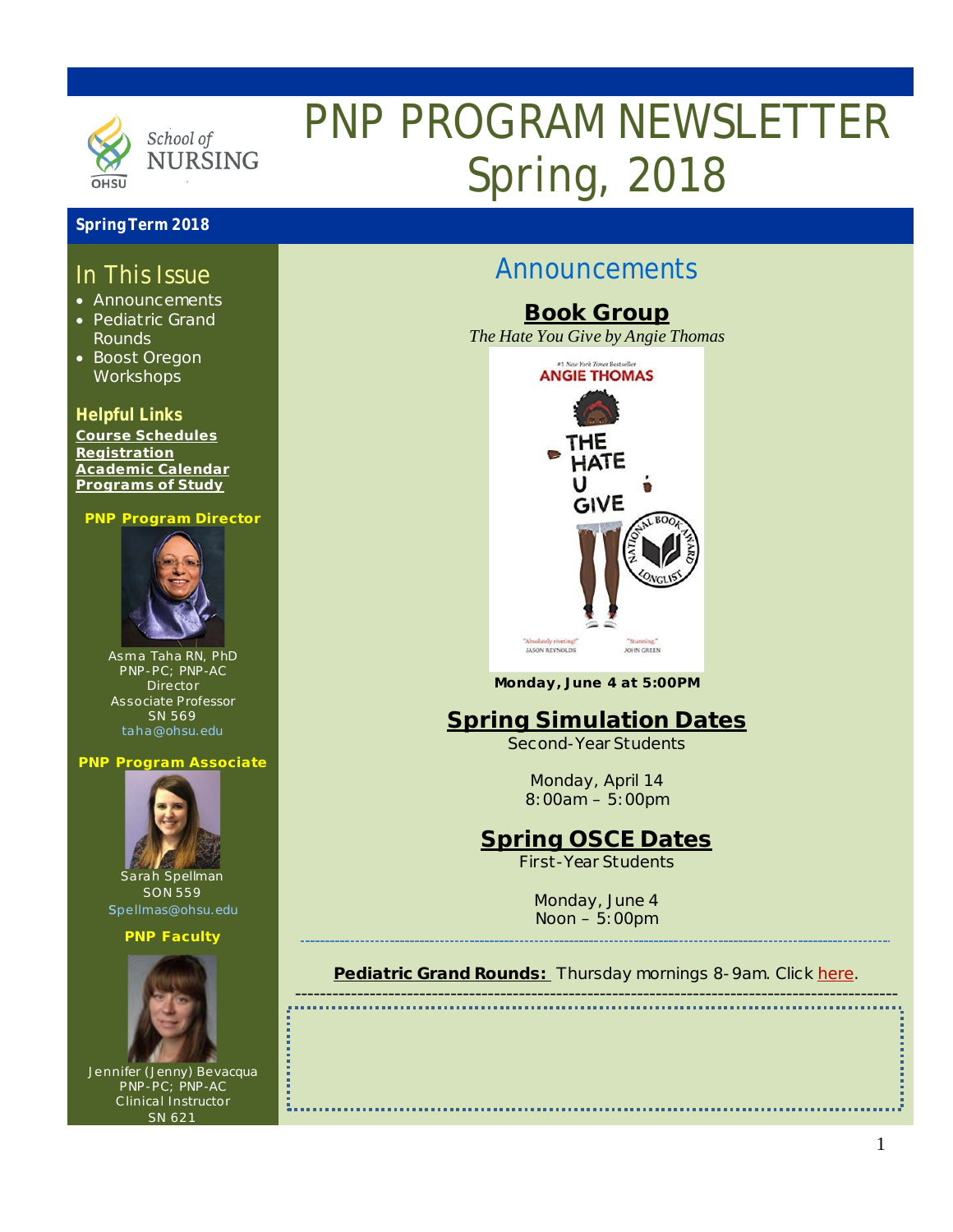#### [bevacqua@ohsu.edu](mailto:bevacqua@ohsu.edu)



Martha (Marti) Driessnack PhD, PPCPNP Associate Professor SN 221 [driessna@ohsu.edu](mailto:driessna@ohsu.edu)



Helen Turner DNP , PCNS Clinical Assistant Professor SN 621 [turnerh@ohsu.edu](mailto:turnerh@ohsu.edu)



Julie Martchenke MS, PNP Assistant Professor m artchej@ohsu.edu



Rana Halabi Na jjar PhD, CPNP, RN Assistant Professor na jjar@ohsu.edu



Sandra Banta-Wright, PhD, MSN, BSN Assistant Professor bantawrs@ohsu.edu

# *Sarah Atkins awarded Melnic DNP Scholarship*

Sarah Atkins was awarded this year's Melnic DNP scholarship, presented at the National Association of Pediatric Nurse Practitioners (NAPNAP) conference in March. This award is presented annual

### *Boost Oregon* **Workshops on Vaccine Hesitancy**

*Boost Oregon* is offering Community Workshops on vacines, to help make families feel more empowered and informed about their children's vaccines. These workshops also welcome providers and students as well. Attendees of these interactive workshops will receive free copies of Boost Oregon's Parents' Guide to Children's Vaccines booklet. The format is designed around answering common questions about vaccinations, such as:

- How are vaccines made and what's in them?
- What is the best way to schedule vaccines?
- For families interested in natural health, what role do vaccines play and which vaccines are most important?
- How does a family sort through all the various claims about vaccines that seem to be so contradictory at times?

For more information, and to register, please see the [Boost Oregon website.](http://www.boostoregon.org/community-workshops/) There will be 6 workshops offered in 2018, beginning in February.